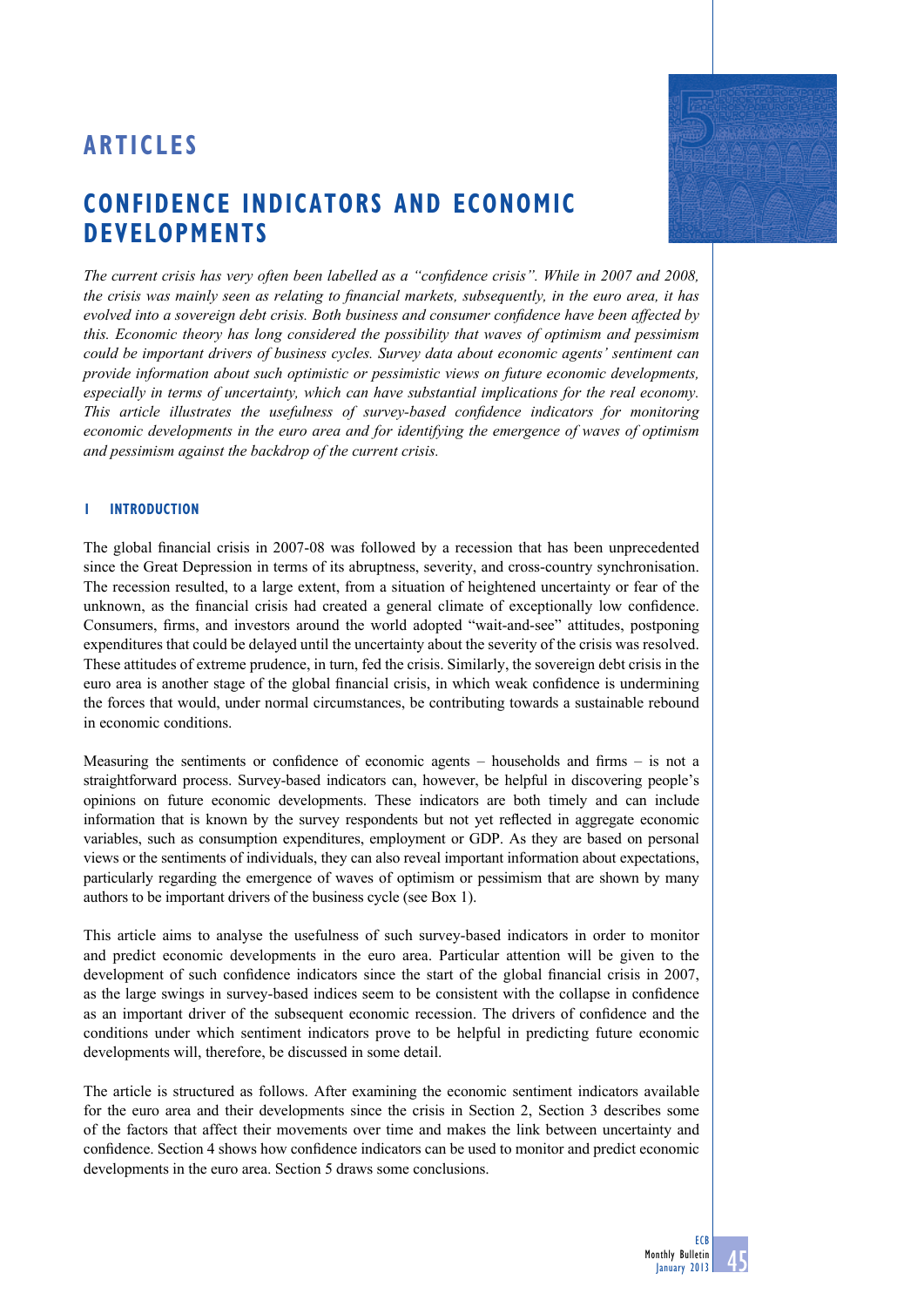### **Box 1**

## **The role of confidence in macroeconomics**

The role of confidence indicators in economic analysis has been widely debated in the academic literature. There are two main contrasting approaches: the "information" view, which suggests that confidence indicators contain information about future economic developments, and the "animal spirits" view, which claims that independent changes in beliefs have causal effects on business cycles.<sup>1</sup> Both the information and animal spirits views can still be compatible with leading indicator properties, but only the latter would imply causality. Empirically, however, the conclusions remain ambiguous. At one extreme, confidence measures are shown to have both a predictive power and a role in understanding business cycle fluctuations. At the other extreme, some research concludes that the concept of confidence does not play any valuable role in macroeconomics.

#### **Confidence in the consumption theory**

From a theoretical viewpoint, the modern theories of consumption suggest that any role given to consumer confidence to explain future consumption is not consistent with rational economic expectations.<sup>2</sup> Therefore, explanations of the predictive power of consumer confidence have to be found outside of the rational expectations theoretical framework with frictionless capital markets. Indeed, with frictions in capital markets, a rise in confidence may reflect higher future income, but borrowing constraints can prevent the consumer from consuming more today in anticipation of the increase in income. As a result, consumption will increase only when actual income rises. In such a case, an increase in consumer confidence predicts the future increase in consumption.3

Another theoretical justification of the role of confidence in explaining consumption expenditures relates to the existence of "animal spirits".<sup>4</sup> Information received might alter the consumers' perceptions about the future and affect their current consumption decisions. Consumers revise their economic outlook and behaviour based on signals originating from their economic environment. In particular, optimistic income expectations induce people to increase their discretionary expenditures, which do not only depend on economic determinants such as income or prices, but also on attitudes or expectations. These psychological factors influence the perception of the consumer's economic environment and how to respond to it.5

#### **Empirical results**

From an empirical viewpoint, the literature has investigated the extent to which confidence indicators could contain any information beyond economic fundamentals that could be helpful to

- 1 Barsky, R. and Sims, E. (2012), "Information, animal spirits, and the meaning of innovations in consumer confidence", *American Economic Review,* No 102, pp. 1343-1377.
- 2 Hall, R.E. (1978), "Stochastic implications of the life-cycle/permanent income hypothesis: Theory and evidence", *Journal of Political Economy*, No 96, pp. 971-987.
- 3 Acemoglu, D. and Scott, A. (1994), "Consumer confidence and rational expectations: Are agents beliefs consistent with the theory?", *The Economic Journal,* No 104, pp. 1-19.
- 4 Keynes, J. M. (1936), "The General Theory of Employment, Interest and Money", London, Macmillan, pp. 161-162 and Katona, G. (1975), "Psychological Economics", New York, Elsevier Scientific Publishing Company.
- 5 Shapiro, H. (1972), "The index of consumer sentiment and economic forecasting: A reappraisal", in Strumpel, B., Morgan, J. and Zahn, E. (Eds.), "Human Behavior in Economic Affairs", Jossey-Bass, San Francisco, pp. 373-396.

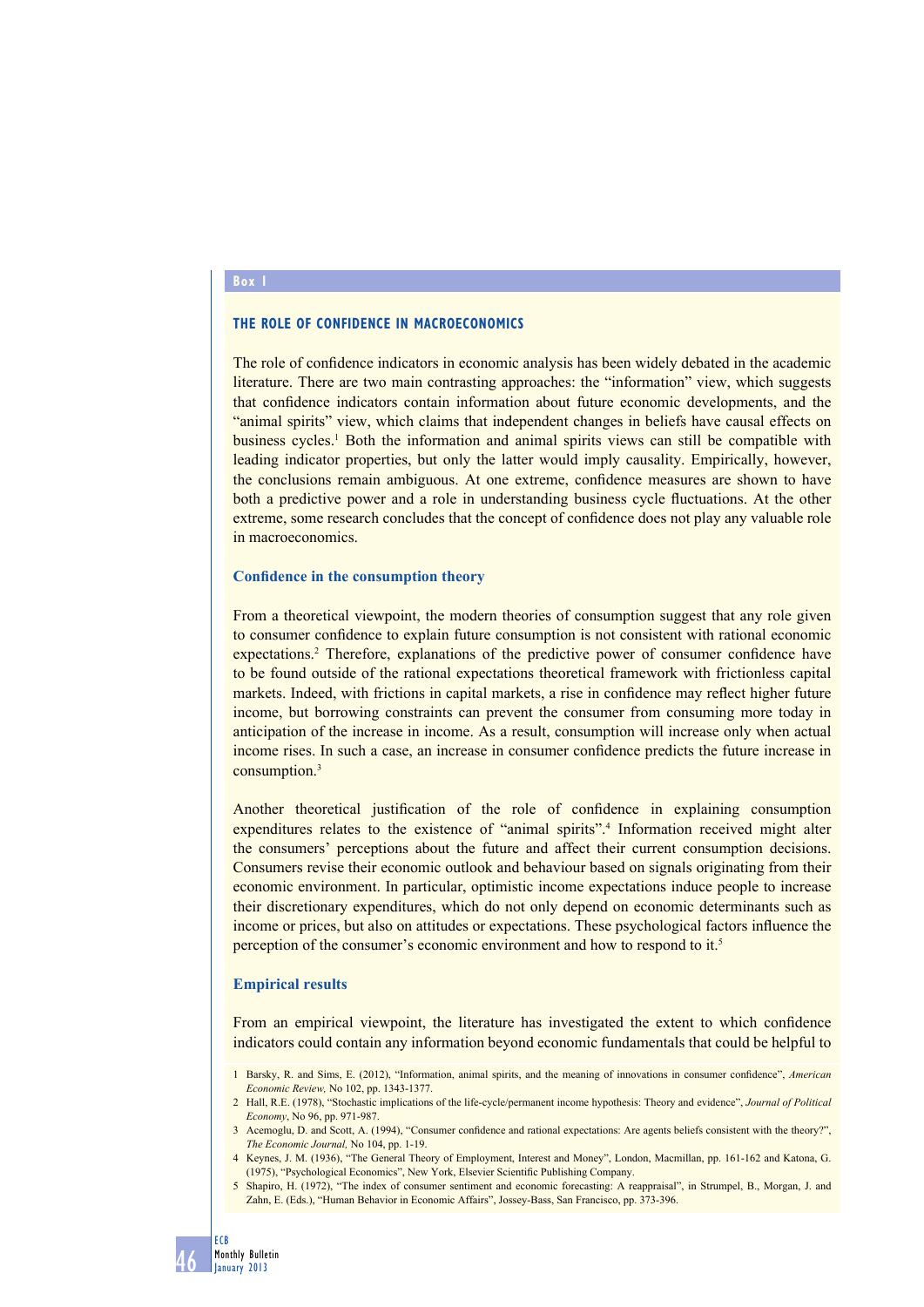## **articles**

Confidence indicators and economic developments

forecast future consumption expenditures. The questions of interest are, first, whether an index of consumer sentiment has any predictive power on its own for future changes in consumption spending and, second, whether it contains information about future changes in consumer spending aside from the information contained in other available indicators, such as income, unemployment or inflation.

While the evidence is overall rather mixed, most authors seem to, at least, find a significant statistical relationship between confidence measures and economic variables, both current and future.<sup>6</sup> The conclusions are, however, conflicting, because it remains difficult to fully isolate the effect of consumer confidence on consumption. Confidence is indeed closely related to other economic variables that also affect consumption, such as income. The disagreement among the empirical studies, therefore, reflects different sets of economic indicators included in the various consumption forecasting models.

There is, however, more consensus when it comes to events that have led to significant changes in confidence, where there is more likely to be some empirical support for the role of confidence as a predictor of consumption. In particular, some authors stress the special importance of confidence indicators in predicting periods of strong fluctuations in the economy, such as recessions and recoveries, or during periods of major economic or political shocks.<sup>7</sup> Such periods are usually associated with high volatility of consumer confidence, suggesting that large swings in confidence could be very useful indicators of consumption.<sup>8</sup>

## **The role of confidence in business cycle fluctuations**

Beyond the role of confidence in consumption behaviour, the academic literature has also been interested in the importance of sentiment in business cycles, as economic agents' perceptions about the future might impact not only consumption but also firms' investment decisions and production. For instance, Beveridge (1909) was among the first to stress that expectations were the "single underlying" factor in business cycles.<sup>9</sup> Any change in expectations about demand and profits leads firms to increase their production, resulting in a phase of overproduction. This excess optimism about future demand then leads to a wave of pessimism, generating cyclical fluctuations. Clark (1917) also claimed that anything that can change consumer demand (including a sudden wave of optimism) can create an "impulse" that propagates, through an acceleration mechanism, into a cycle.10 Similarly, for Pigou (1927), psychological factors (i.e. waves of optimism and pessimism) lead entrepreneurs to make errors when forming their expectations about future profits.11 These errors generate cycles through rises and falls in investment.

<sup>6</sup> Carroll, C.D., Fuhrer, J. and Wilcox, D. (1994), "Does consumer sentiment forecast household spending? If so, why?", *American Economic* Review, No 84, pp. 1397-1408.

<sup>7</sup> Garner, C.A. (1991), "Forecasting consumer spending: Should economists pay attention to consumer confidence surveys?" *Economic Review*, pp. 57-71 or Howrey, E.P. (2001), "The predictive power of the index of consumer sentiment", *Brookings Papers on Economic Activity*, No 32, pp. 175-207.

<sup>8</sup> See "The reliability of survey data during periods of financial turmoil", *Monthly Bulletin*, ECB, pp. 56-58, November 2008.

<sup>9</sup> Beveridge, W.H. (1909), "Unemployment: A Problem of Industry", Longmans Green, London.

<sup>10</sup> Clark, M.J. (1917), "Business acceleration and the law of demand: A technical factor in economic cycles", *Journal of Political Economy*, No 25, pp. 217-235.

<sup>11</sup> Pigou, A. (1927), "Industrial Fluctuations", Macmillan, London.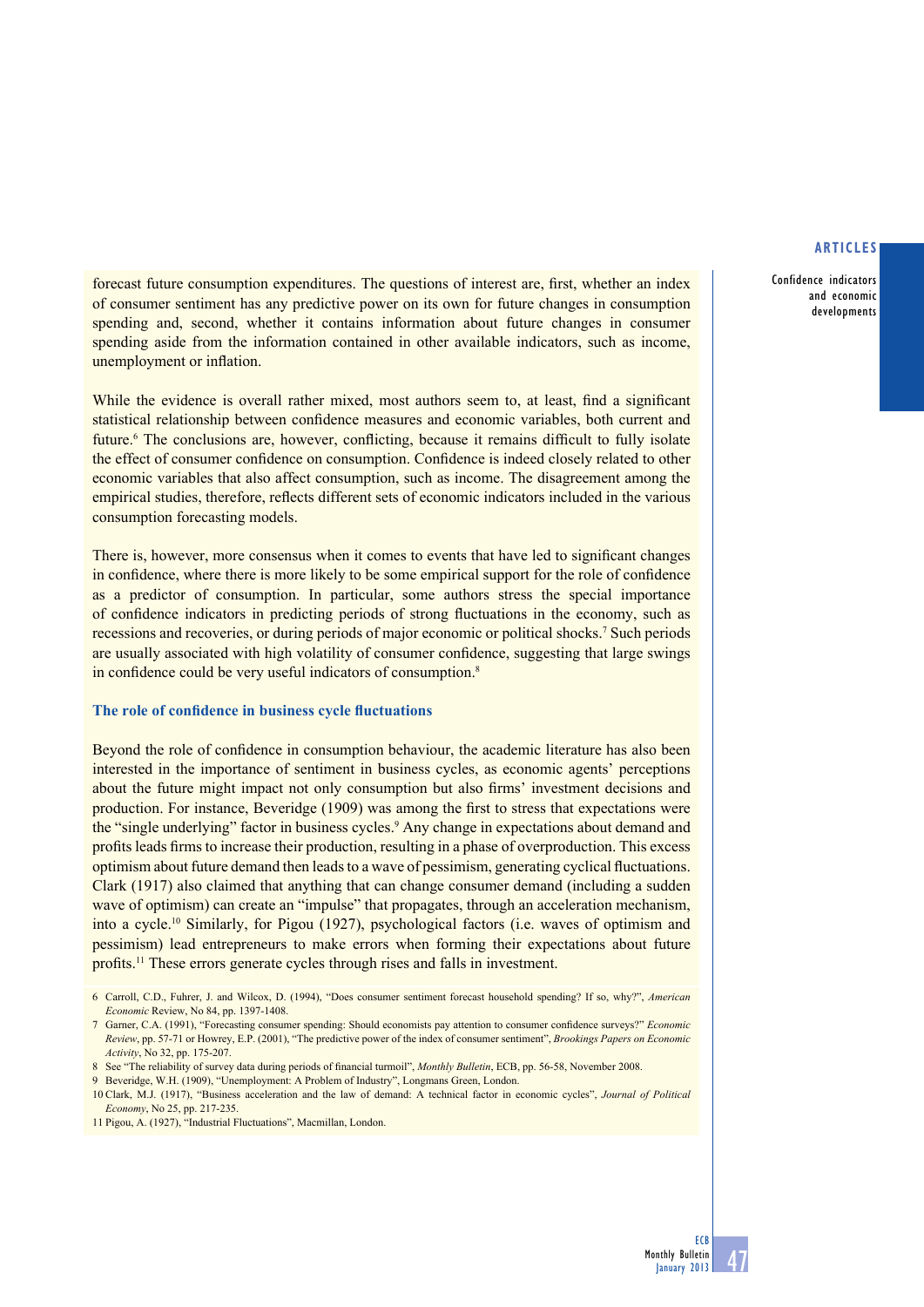Although the Real Business Cycle theory does not envisage such psychological factors in its explanation of economic fluctuations,<sup>12</sup> Pigou's ideas have recently been reintroduced into the theory of cycles in the context of equilibrium business cycle models.<sup>13</sup>

12 Barro, R.J. and King, R.G. (1984), "Time-separable Preferences and Intertemporal-Substitution Models of Business Cycles", *The Quarterly Journal of Economics*, No 99, pp. 817-839.

13 See Beaudry, P. and Portier, F. (2004), "An exploration into Pigou's theory of cycles", *Journal of Monetary Economics*, No 51, pp. 1183-1216.

## **2 Confidence indicators and their development since the beginning of the crisis**

The analysis discussed here is mainly based on the European Commission (EC) confidence indices for the euro area and the euro area countries, as they provide the longest time series available for testing and are among the most widely used indicators for the euro area.The EC has been conducting surveys since 1961, with more than 125,000 firms and 40,000 consumers surveyed every month across the EU countries. At the very least, these survey data are useful from the point of view of monitoring economic developments in a timely manner, as they are available earlier than "hard data" (national accounts, output data, etc.) and are subject only to limited revisions. For instance, the EC releases the full set of Business and Consumer Surveys at the end of the reporting period to which they refer. A flash estimate of the consumer confidence index is even available around ten days earlier than that. As the surveys include forward-looking questions (i.e. sentiment over the next 12 months), they also reflect economic agents' expectations about future economic developments.

Starting with the consumer confidence index, the EC's consumer survey asks participants a set of questions about their economic circumstances and their views on the general economic outlook. More precisely, questions relate to households' personal situations, the labour market, and the general economic situation. The questions are both backward-looking (over the last 12 months) and forward-looking (over the next 12 months). For most questions, the respondents are offered various possible qualitative answers, ranging from "a lot better" to "a lot worse". Each question is then summarised as a percentage balance derived from the proportion of respondents opting for each of these response categories. The consumer confidence indicator is calculated as the arithmetic mean of the four balances derived from the four forward-looking questions. Two of them relate to their personal situation (financial position and savings) and the other two relate to the economic situation of their country (general economic situation and unemployment in the country).

There is, of course, an important caveat to mention as regards the measurement of confidence. Household sentiment is a personal and subjective assessment of the environment (current and future) in which agents take economic decisions. Moreover, the consumer sentiment indices might be subject to measurement errors, as survey questions are very often too ambiguous for the respondent and too qualitative to be used for quantitative assessment.<sup>1</sup> However, in most empirical work, confidence indices derived from surveys are assumed to be a good proxy of individuals' perceptions about their economic environment and to be informative about their behaviour.

Turning to the business surveys, the EC conducts surveys for five different sectors (industry; services; construction; retail trade; and financial services). The surveys are largely qualitative and the main questions refer to an assessment of recent developments in the business situation, of the

1 See, for instance, Dominitz, J. and Manski, C.F. (2004), "How should we measure consumer confidence", *Journal of Economic Perspectives*, No 18, pp.51-56.

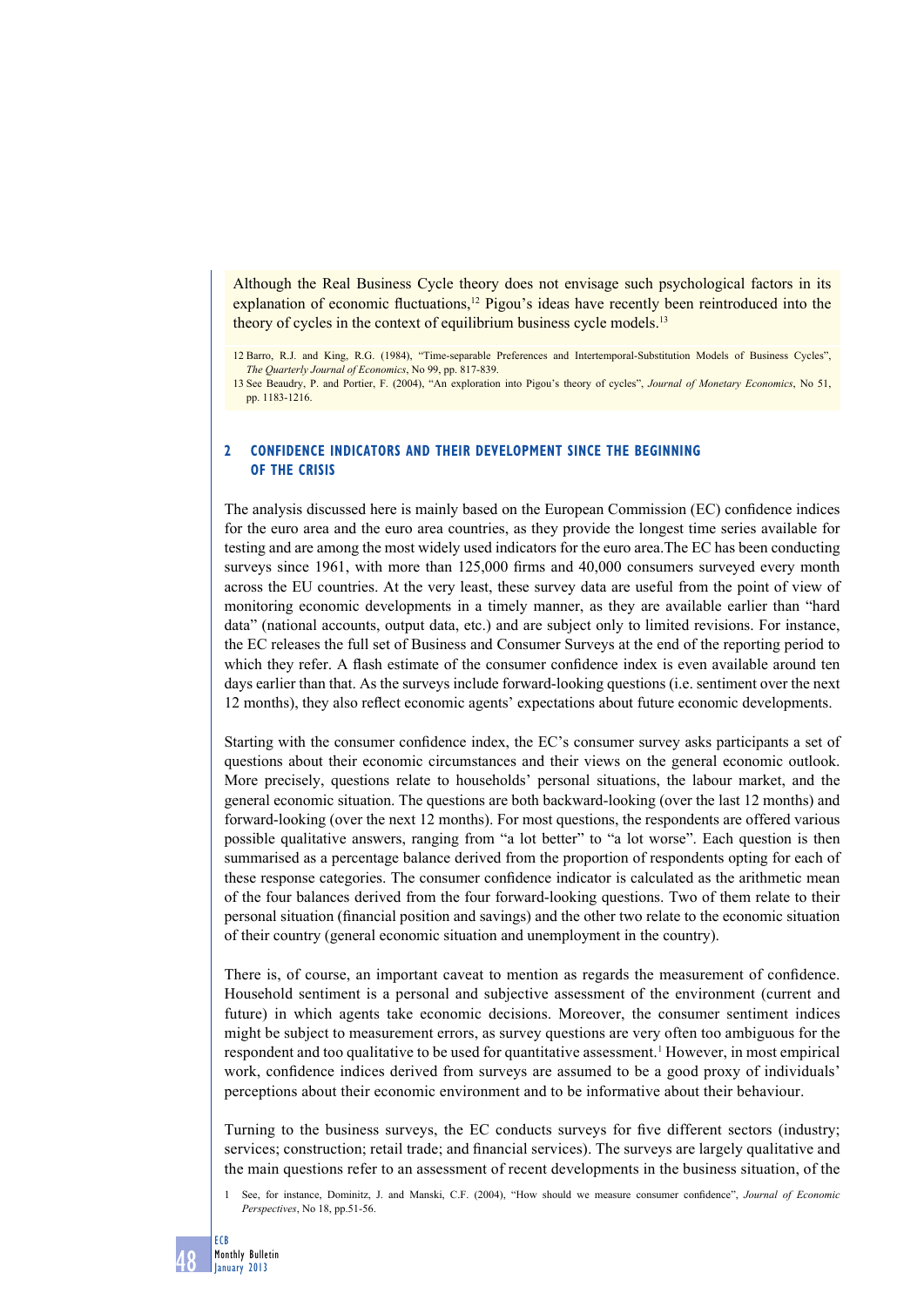Confidence indicators and economic developments

current levels of order books and stocks, as well as expectations about production, selling prices and employment. Answers are usually given according to a three-option ordinal scale: "increase", "remain unchanged", "decrease"; or "more than sufficient", "sufficient", "not sufficient"; or "too large", "adequate", "too small". Answers are aggregated in the form of balances, which are then used to build composite indicators for each surveyed sector.

As an aggregate confidence index, the EC also computes the economic sentiment index, as a weighted average of sentiment in industry, services, the retail trade and construction as well as among consumers.<sup>2</sup>

The EC survey indicators have experienced large swings since the beginning of the crisis. Consumer confidence fell first with the international propagation of the US "subprime" crisis in mid-2007 (see Chart 1). The Lehman Brother collapse was also associated with one of the largest falls in the consumer confidence index in September 2008. The index reached an historical trough in March 2009. The index recovered from this trough to rise just above its long-term average at the end of 2010 and beginning of 2011, before declining once again. The euro area sovereign debt crisis in the summer of 2011 was associated with a large fall in the confidence index. After some stabilisation at the beginning of 2012, the index fell again in the summer of 2012. Although the recent trough remains higher than the previous 2009 low, the current level of the consumer confidence index stands far below the historical average.

The heterogeneity in economic developments across euro area countries is also reflected in the development of confidence indicators (see Chart 2). While the developments were relatively

2 Further information on the EC survey data can be found on the DG ECFIN's BCS website: http://ec.europa.eu/economy\_fi nance/db\_ indicators/surveys/index\_en.htm



**Chart 1 developments in euro area** 





Sources: European Commission and ECB calculations. Note: Data shown are calculated as deviations from the average over the period since January 1985.

Sources: European Commission and ECB calculations. Note: Data shown are calculated as deviations from the average over the period since January 1985.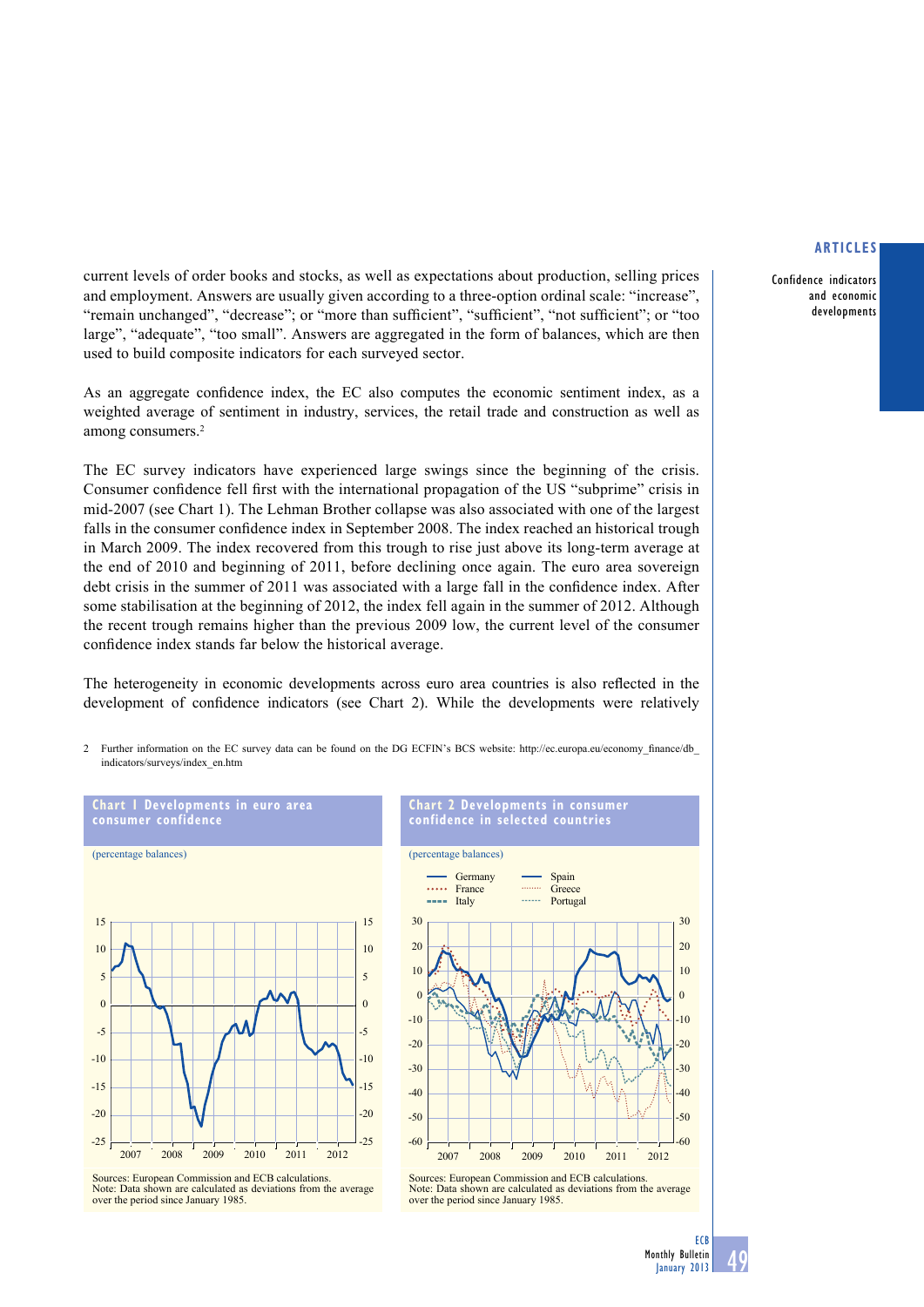homogenous across countries until 2009, the consumer confidence indices have shown diverging trends across the euro area countries since 2009. The index recovered rather strongly in Germany in 2010 and remained broadly stable thereafter. In France, it remained very close to the euro area aggregate, while it declined more strongly in Italy and Spain, especially since mid-2011. The confidence indices in Greece and Portugal fell from the end of 2009 to historical lows in mid-2011. They have since then recovered somewhat, though remaining at very low levels.

Business confidence indices have also developed along similar lines, with sharp declines from 2007 to 2009, a recovery up to mid-2011, and a renewed decrease since then. Some sectoral differences ought to be pointed out, however, with the industry and retail trade sectors



experiencing the largest swings in business confidence. Although less volatile, confidence in the services and construction sectors has remained at low levels since the end of 2009 (see Chart 3).

## **3 driVerS oF ConSumer ConFidenCe**

Computing the contribution of the various components to the overall confidence index can provide some clues about the driving forces of confidence. In addition to this simple statistical approach,

it is also interesting to identify a few variables that tend to co-move with confidence indicators, without presuming any causal link between them. As confidence indicators are used here solely from the perspective of measuring economic agents' expectations about the future, the analysis focuses on consumer surveys. Moreover, most of the academic literature concentrates on consumer sentiment indices when analysing the usefulness of such indicators as predictors of economic developments or as a way to identify confidence shocks.

Chart 4 shows the contributions of the four components to the overall euro area consumer confidence index. Most of the volatility of the indicator is driven by changes in expectations relating to unemployment developments. This was particularly the case during the recession in the 1990s and in 2008. There are, indeed, strong co-movements between consumer



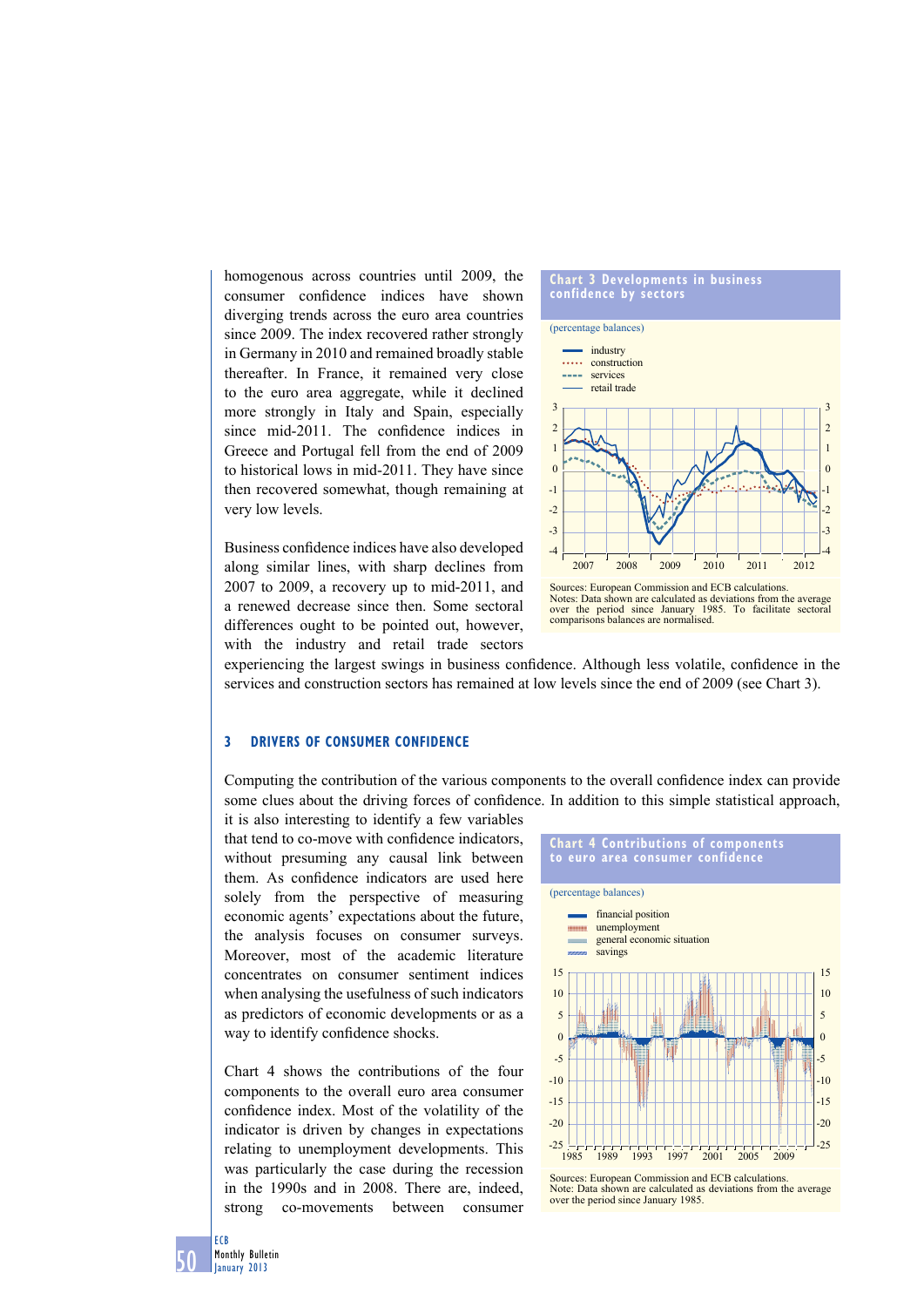Confidence indicators and economic developments



(percentage balances and year-on-year change, percentages) consumer confidence (left-hand scale) Euro Stoxx 50 (annual change) (right-hand scale) 80 60  $\overline{40}$  $\overline{2}$  $\mathbf{0}$  $20$ 

Sources: European Commission, Eurostat and ECB calculations. Note: Survey data shown are calculated as deviations from the average over the period since January 1985.

confidence and unemployment. Chart 5 illustrates the fact that increases in the annual change in the unemployment rate tends to be associated with declines in consumer confidence. The correlation between the consumer confidence index and the inverted yearly change in the unemployment rate is highly positive:  $84\%$  contemporaneously and  $88\%$  with a three-month lead for the confidence indicator.

During the 2008-09 financial crisis, as well as during the euro area sovereign debt crisis, expectations about the general situation have also contributed significantly to the changes in the euro area confidence indicator. Such high-profile events may have, indeed, had a large impact on the respondents' perceptions about the future economic situation.

In general, the other two components (savings and financial situation) contribute less to the changes in the overall index. There is, notwithstanding this, a rather strong correlation between the change in the consumer confidence index and the change in equity prices in the euro area (Chart 6). Compared to the co-movements with unemployment, the correlation between the confidence indicator and the change in equity prices is more contemporaneous. This may indicate that stock markets are not so much important for consumers in terms of their personal financial situation (particularly in the euro area, where the share of financial wealth in total wealth is low by international standards), but they become much more important in terms of providing timely information about the economic situation. The co-movements between this financial market variable and consumer confidence actually increased during the financial crisis. There are also strong co-movements between financial market uncertainty and the consumer confidence indicator (Chart 7). Consumer confidence and the uncertainty indicator derived from the volatility of financial market variables in the euro area (VSTOXX index<sup>3</sup>) have co-moved rather strongly from the

3 The VSTOXX is a volatility index, providing a measure of market expectations of near-term up to long-term volatility based on the Euro Stoxx 50 options prices. The data shown here refer to the index of percentage implied volatility, on a hypothetical at the money Euro Stoxx 50 option 30 days to expiration.

 $-40$ -60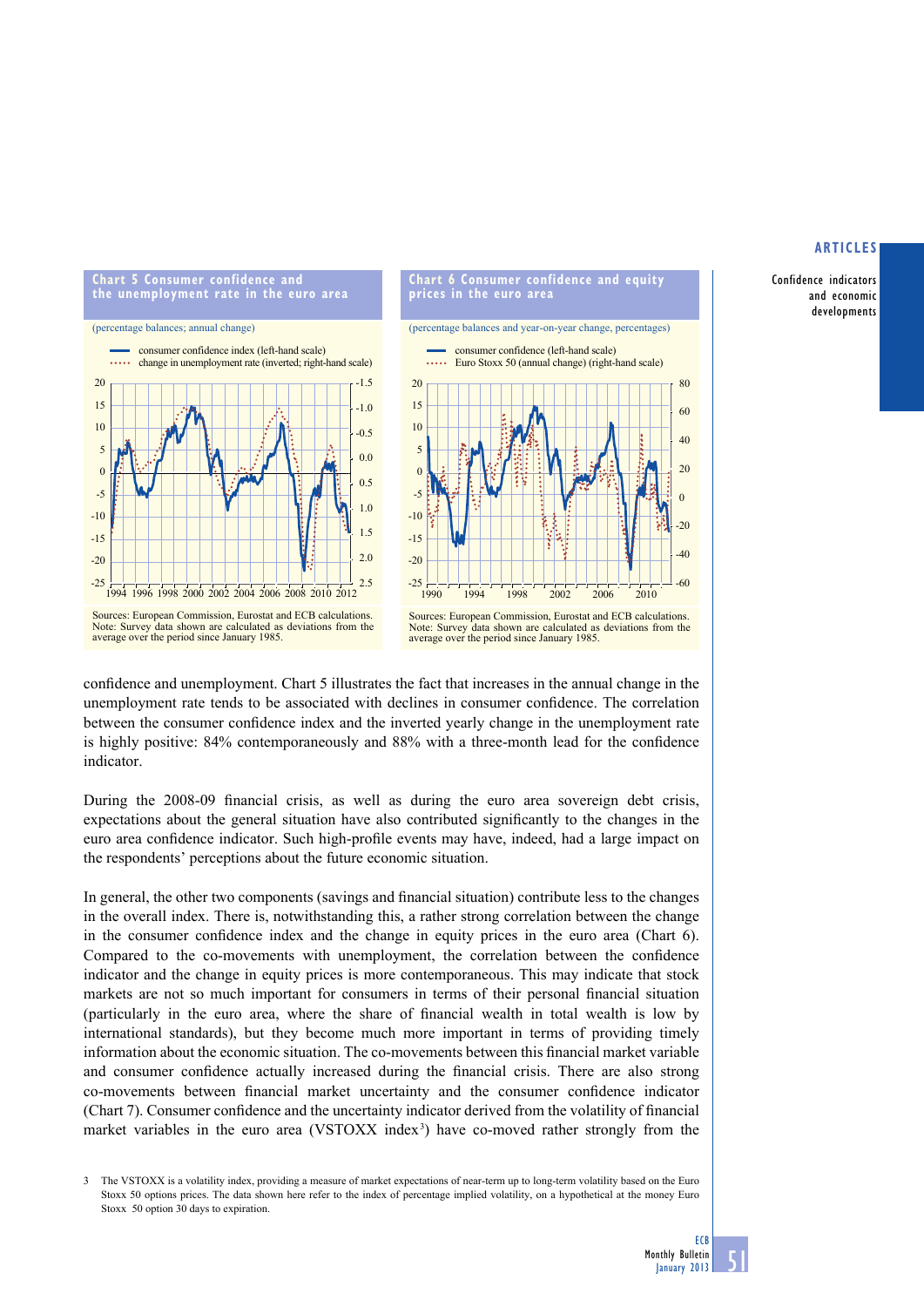

beginning of the 2000s and during the recent financial crisis. These co-movements, between a measure of confidence and a measure of uncertainty, point to quite a strong relationship between these two concepts, which, in any case, remain difficult to quantify owing to their latent nature. Higher uncertainty tends to be associated with low confidence, which is particularly true since the beginning of the crisis.4

Finally another key aspect of the recent financial crisis has been the increased synchronisation in business cycles across countries. These co-movements in economic activity can also be found at the level of the confidence indicators. Chart 8 illustrates, for instance, that there is not only a clear relationship between the US consumer confidence index (measured by the University of Michigan consumer sentiment index) and the corresponding euro area index, but that there is also some lead in the US sentiment index when compared with the euro area (the maximum correlation between the two series is when the United States leads the euro area by three months). This underlines the role of the United States in the world economy and the importance of the transmission of shocks from the United States to the rest of the world.

Overall, the previous charts show strong correlations between the confidence indicators and various economic and financial indicators. However, these correlations do not imply any causality relationship. The association between movements in consumer confidence and those in other economic or financial variables indicate that common causes, possibly related to third factors (e.g. rare events producing financial or uncertainty shocks), might be at the origin of these large swings.

4 Positive innovations to business uncertainty are shown to have effects similar to negative business confidence innovations (see Bachmann, R., Elstner, S. and Sims, E.R., "Uncertainty and Economic Activity: Evidence from Business Survey Data", *NBER Working Paper*, No 16143, 2010).

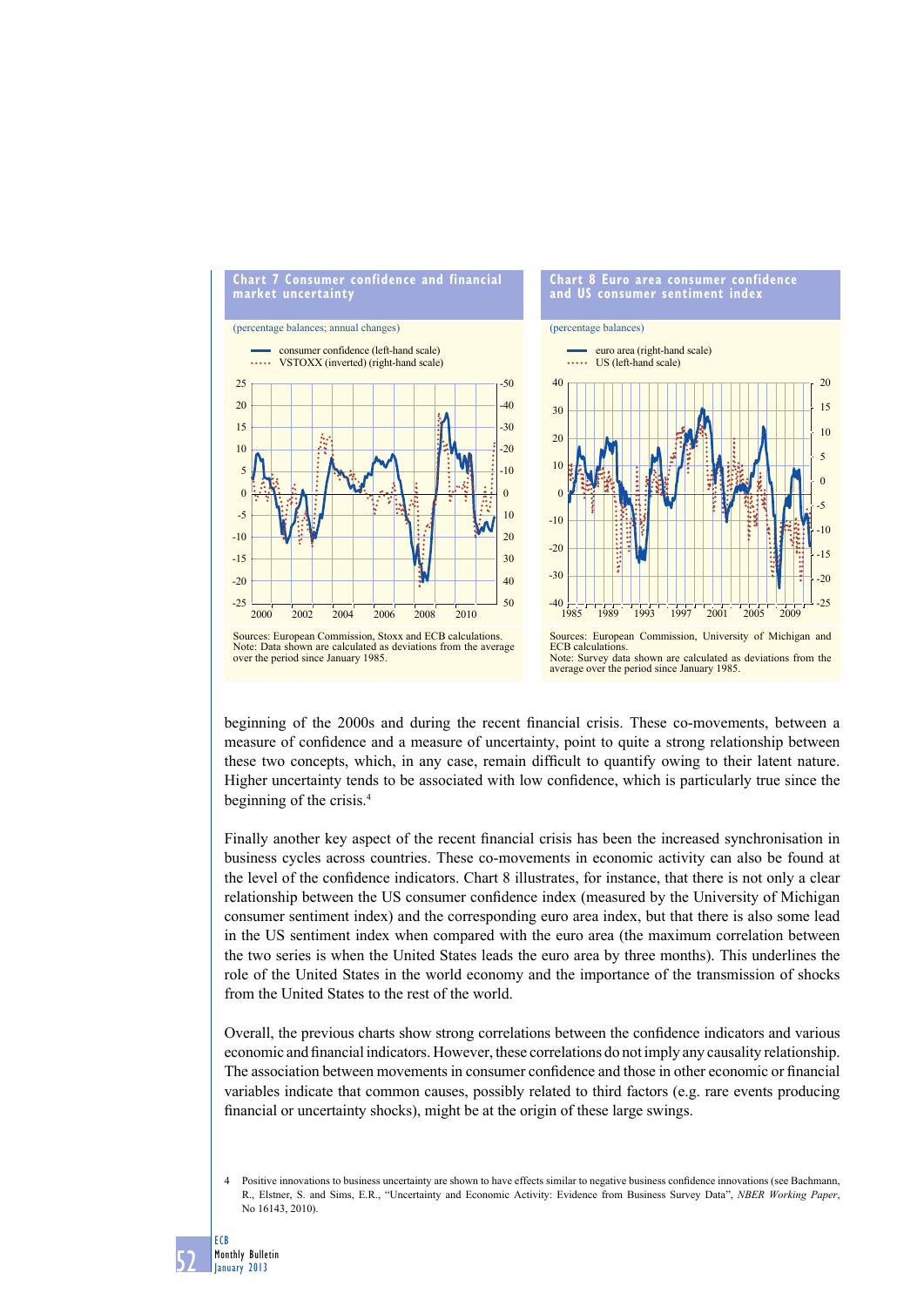Confidence indicators and economic developments

# **4 the uSe oF ConFidenCe indiCatorS to monitor and PrediCt eConomiC deVeloPmentS**

The relationship between confidence and uncertainty has often led the persistent weakness in economic activity since the beginning of the financial crisis to be interpreted as a persistent wave of pessimism following a strong, negative confidence shock associated with an increase in uncertainty.5 Reacting to higher uncertainty about their future income, households may increase their precautionary savings, reducing equivalently their consumption expenditures. This accumulation of precautionary wealth aims at protecting households' spending from future adverse shocks. Shocks to uncertainty could then explain a large part of households' savings behaviour, together with shocks to wealth and credit conditions.<sup>6</sup> Firms also react to uncertainty both, on the demand side, by cutting investment



plans, and on the supply side, by reducing hiring plans. Heightened risk awareness and uncertainty hinders especially those decisions that are difficult and costly to reverse, such as fixed investment or the purchase of durable goods.7 Chart 9 illustrates the fact that, within the consumer goods industry, durable goods have been the most affected by lower confidence, as shown by the high correlation with the confidence sub-index related to major purchases over the next 12 months. By contrast, non-durable goods have remained less influenced by swings in consumer confidence, as a large part cannot be postponed.

High uncertainty and low confidence are likely to have some impact on business cycle fluctuations, following the idea that non-economic fundamental reasons could have some impact on economic developments. In particular, booms and busts can arise even without any significant changes in economic fundamentals, and recessions can develop merely from a wave of pessimism unrelated to any technological regression.<sup>8</sup> In other words, changes in expectations driven by changes in sentiment could drive a large part of economic developments. Theoretical and empirical studies show that major uncertainty shocks have a significant impact on the real economy, bringing about a substantial drop and rebound in output and employment. This occurs because higher uncertainty causes firms to suspend their investment and hiring. In turn, this affects consumer confidence and spending. Productivity growth also falls, because this pause in activity freezes reallocation across units. In the medium term, uncertainty shocks lead output, employment, and productivity to overreact, generating short, sharp recessions and recoveries.9 Heightened uncertainty also affects

<sup>5</sup> See, for instance, IMF (2012), "World Economic Outlook – October 2012: Coping with High Debt and Sluggish Growth".

<sup>6</sup> See Carroll, C., J. Slacalek and M. Sommer (2012), "Dissecting savings dynamics: Measuring credit, wealth and precautionary effects", ECB, mimeo, and J. Slacalek (2012), "What drives the US personal savings rate? The role of wealth, credit and uncertainty", *ECB Research Bulletin*, No 16, pp. 10-12, www.ecb.europa.eu/pub/pdf/other/researchbulletin16en.pdf

<sup>7</sup> See, for instance, Pindyck, R.S. (1991), "Irreversibility, Uncertainty and Investment", *Journal of Economic Literature*, No 29, pp. 1110-

<sup>1148,</sup> and Bernanke, B. (1983), "Irreversibility, Uncertainty and Cyclical Investment", *Quarterly Journal of Economics*, No 98, pp. 85-106. 8 See Beaudry, P. and Portier, F. (2004), "An exploration into Pigou's theory of cycles", *Journal of Monetary Economics*, No 51, pp.1183-1216.

<sup>9</sup> Bloom (2009), "The Impact of Uncertainty Shocks", *Econometrica*, Vol. 77, No 3, May, pp. 623-685.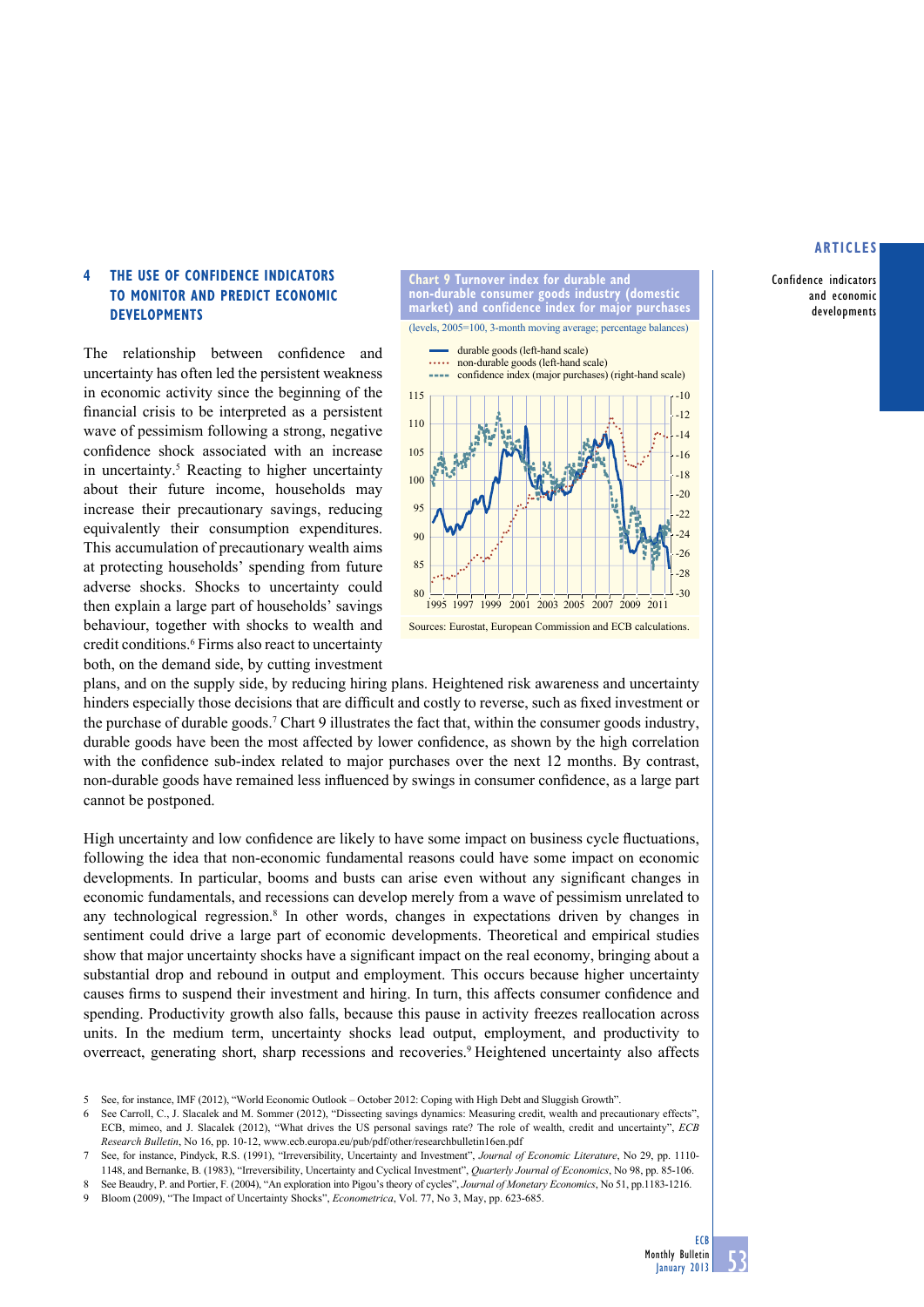the effectiveness of economic policy. It is has been found that increased uncertainty alters the relative impact of government policy, making it, in the short run, less effective.10

The euro area consumer confidence index comoves clearly with households' consumption expenditures (see Chart 10). However, as such co-movements also reflect information included in other economic variables (see Charts 5 to 7), it is important to distinguish the additional information that survey-based data can bring and that which is not contained in any other indicator. One obvious advantage of the confidence index is its timeliness. On top of this, a key question concerns its ability to predict future changes in actual households' consumption expenditures. Since they are based on forward-looking questions, the confidence indicator can include some information that is not available in any other economic indicator.



A simple regression between changes in consumption and lagged changes in consumer confidence in the euro area shows some sort of positive relationship between the two. Although the fit is not particularly high, 14% of real consumption fluctuations could be explained by changes in consumer confidence. However, once additional economic indicators are included in such regressions (i.e. income, unemployment, stock prices, interest rates, etc.), the gain obtained by including confidence indicators in explaining consumption becomes even less significant. The same applies when using consumer confidence to predict consumption in out-of-sample forecasting exercises.11

Thus, if confidence indicators are used to infer changes in economic agents' sentiment, one needs to distinguish in the information contained in these indices the part related to economic developments that is also included in other indicators from the part that is uniquely related to agents' perceptions about the future. This can be done through the estimation of a VAR model used to forecast changes in real consumption and including consumer confidence in addition to standard economic and financial variables.<sup>12</sup> This model can then be used to obtain a historical forecast error decomposition. Chart 11 illustrates the relative contribution to forecast errors of real consumption due to shocks to confidence and to the other economic variables. This shows that shocks to confidence play a relatively small role, on average, compared to shocks to other economic variables. However, there are periods during which confidence shocks play a more important role, such as during episodes of economic tensions (financial crises or economic recessions) or during geopolitical turmoil.

<sup>12</sup> See Dees and Soares Brinca (2011), op. cit.



<sup>10</sup> See Bloom, N. et al. (2012), "Really uncertain business cycles", *NBER Working Paper*, No 18245.

<sup>11</sup> See, for instance, Dees and Soares-Brinca (2011), "Consumer confi dence as a predictor of consumption spending: Evidence for the United States and the euro area", *Working Paper*, No 1349, ECB, forthcoming in *International Economics*.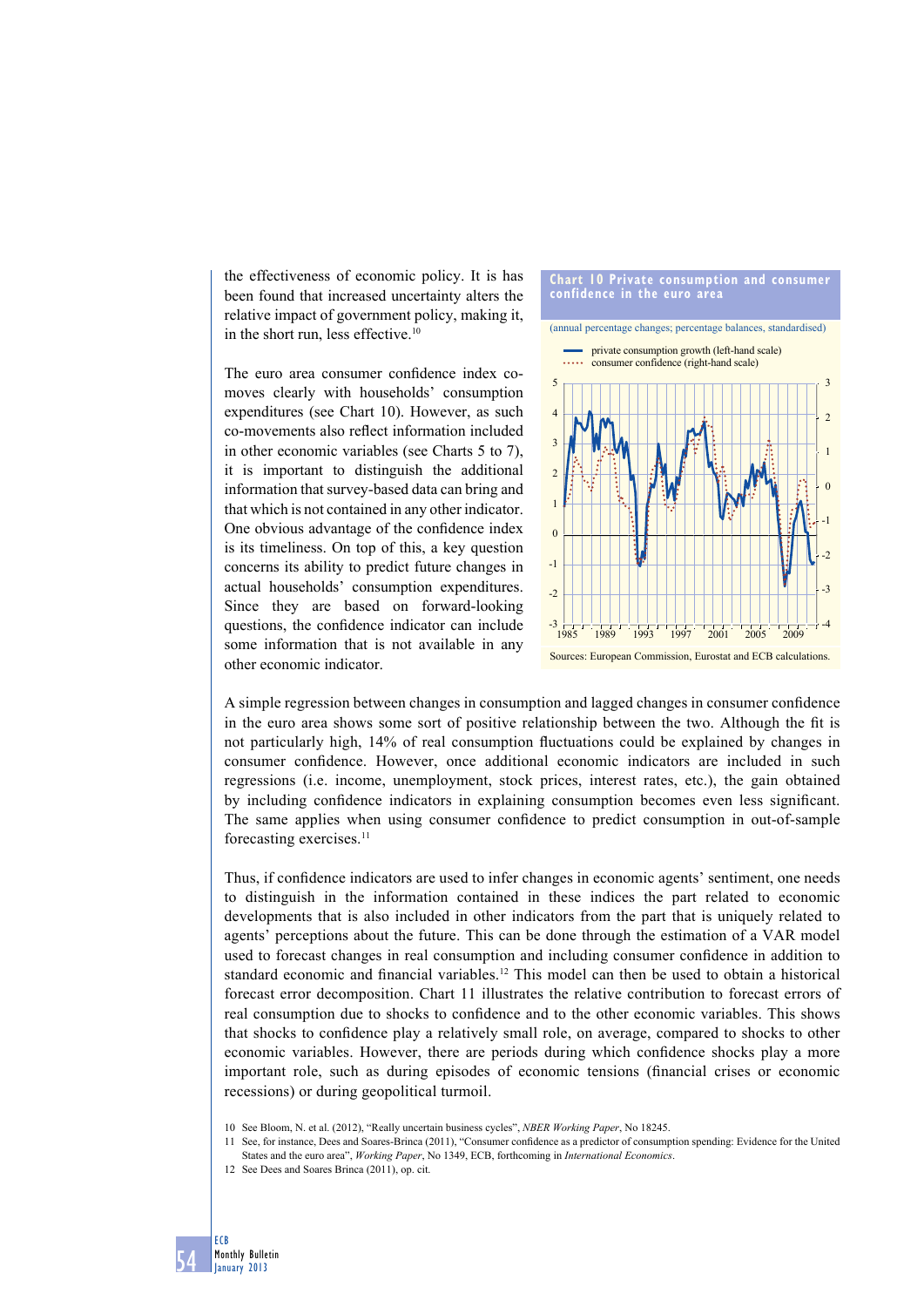Confidence indicators and economic developments



**Chart 12 quarterly changes in consumer confidence and optimal prediction thresholds**

(percentage balances)



Source: Dees and Soares Brinca (2011). Note: Historical decomposition of forecast errors based on a VAR model including real consumption, consumer confidence, real disposable income, financial and housing wealth, real equity prices, short-term interest rates, unemployment rate and real oil prices.

Sources: European Commission and ECB calculations. Note: The upper and lower bands are obtained so as to maximise the in-sample fi t of the equation linking changes in consumption with lagged changes in consumer confidence

Against this background, one possible hypothesis could be that significant changes in confidence indicators might be particularly helpful to predict economic developments. Non-linearities in the relationships between confidence indicators and economic variables might then play a large role. Even if during normal periods of economic activity, sentiment indices are not of any help to forecast future changes in economic variables, they might include information that is not yet contained in any other economic indicator during periods of tensions, when these indices feature large swings.

Within a regression explaining changes in consumption with various economic variables, including confidence, it is possible to estimate upper and lower thresholds beyond which changes in confidence indicators start having a significant forecasting ability to predict future developments in consumption. For the euro area, these thresholds are found to be asymmetric, that is to say, strong decreases in consumer confidence are more important to predict future changes in consumption than large increases (see Chart 12). Over the period 1985-2012, only one large increase could be considered as important, which was in the first quarter of 1994, and it corresponds to a period of economic recovery. By contrast, nine episodes of large declines in the confidence index are considered, by this empirical approach, as being an important leading indicator as to future developments in consumption. In all cases, the identified dates correspond to economic downturns  $(1990, 2001-02, 2008)$ , financial crises  $(1992, 2007, 2011, 2012)$  or geopolitical tensions (2001 and 2002).

The relative gain in predictability of confidence indicators when they exhibit large changes, therefore, points to a non-linear and asymmetric relationship between confidence and economic fluctuations. It could, therefore, be helpful to exploit these properties to use the confidence indicators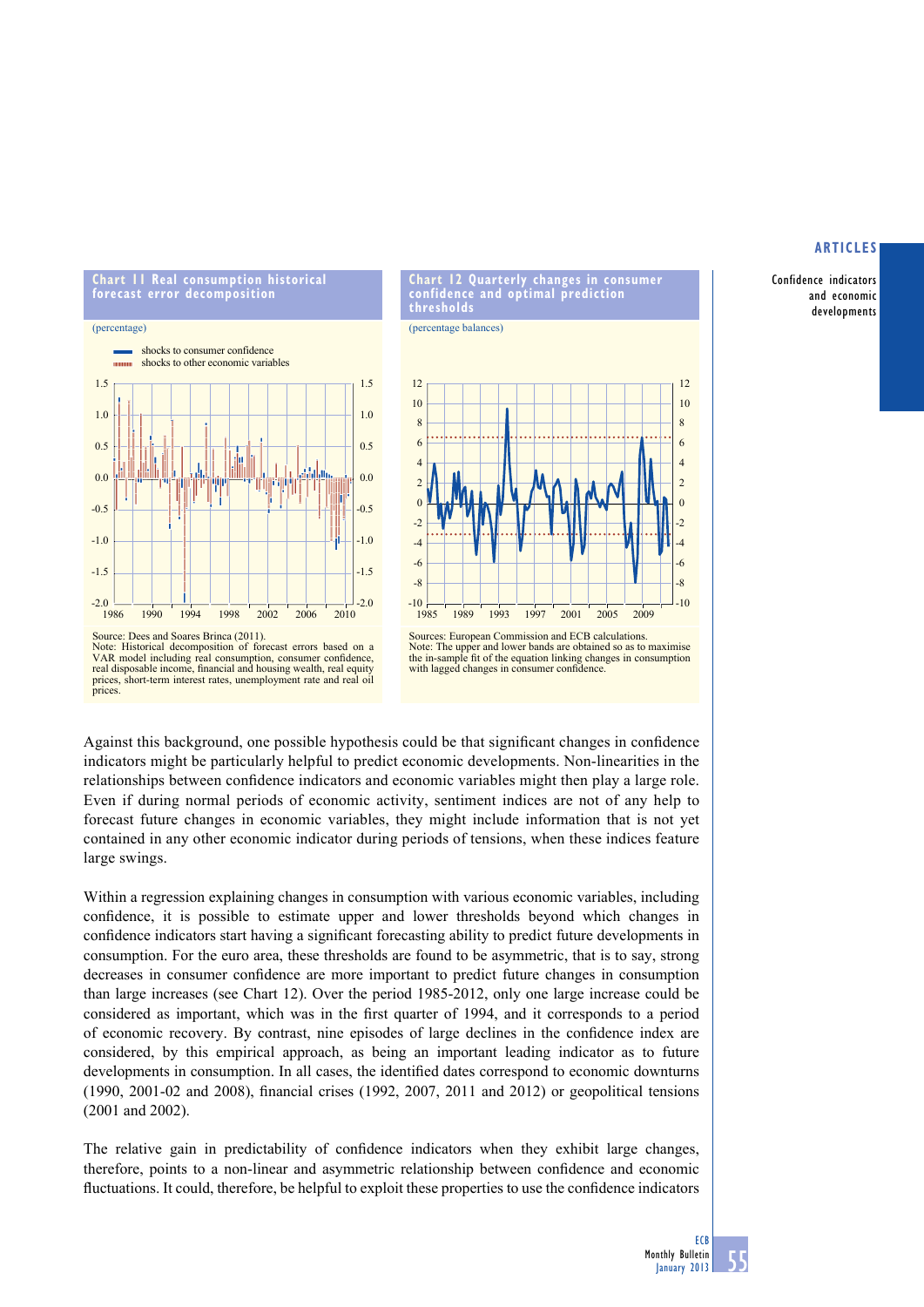as a predictor of economic recessions. Box 2 shows that most cyclical downturns in the euro area could have been predicted by large downward changes in consumer confidence. Using this model over the most recent period shows that monitoring the strong declines in confidence in the summer months of 2011 would have been helpful to predict the renewed downturn in economic activity from the end of 2011. The intensification of the euro area sovereign debt crisis, as a result of the deterioration in the confidence of economic agents, indeed contributed to the sudden worsening of economic conditions at the end of 2011 and in 2012.

## **Box 2**

### **Confidence indicators to predict economic recessions**

The link between confidence indicators and economic activity is not straightforward, but may be more relevant during crisis periods. During normal times of economic activity, changes in confidence may reflect misperceptions about the economic situation or simply be following real developments, such that the information content of such indicators may be small. As a result, sentiment indicators may have poor leading properties. However, during crisis periods, a significant deterioration in confidence can have some predictive power with regard to future economic developments. In such circumstances, confidence indicators reflect a significant change in economic agents' behaviour, which is likely, in turn, to have real implications.

This box aims to provide more evidence on the link between confidence indicators and economic activity in the euro area. Using a model relying on confidence indicators to predict economic cycle phases, it shows that a significant fall in confidence is often associated with a recession.

Recessions are usually severe shock events and abrupt confidence falls can be good indicators of regime shifts out of normal cyclical swings and into periods of negative feedback loops between confidence, domestic demand and asset market changes. A theoretical explanation of the link between confidence and economic cycle phases can be found in a range of dynamic general equilibrium models that give rise to multiple equilibria, in which expectations about the future level of output can become self-fulfilling. As a result, a decline in consumer or business confidence can, *ceteris paribus*, cause a decline in output.<sup>1</sup>

Empirically, the modelling of business cycle phases has been popularised by the use of probit models predicting recessions for some periods ahead based on financial variables.<sup>2</sup> The main goal has not necessarily been to understand how the economy behaves in the different phases of the business cycle, but instead to use the current values of the predictors to forecast the likelihood of recessions and expansions some quarters ahead of the current period. Applying probit models to business cycle phases therefore aims at fitting the historical pattern of recessions and expansions through some observable variables or combinations of variables. Although the use of probit models to link survey indicators with business cycle phases has been scarcer than models using financial variables, some studies find that both consumer and business confidence indicators are pro-cyclical and generally play a significant role in predicting recessions.<sup>3</sup>

- 1 Farmer, R. (1999), "Macroeconomics of Self-fulfilling Prophecies", second edition, MIT Press, Cambridge, MA.
- 2 Estrella, A., (2005), "Why does the yield curve predict output and inflation?", *Economic Journal*, No 115, pp. 722-744.
- 3 Taylor, K. and R. McNabb (2007), "Business Cycles and the Role of Confidence: Evidence for Europe", *Oxford Bulletin of Economics and Statistics*, No 69 (2), pp. 185-208.

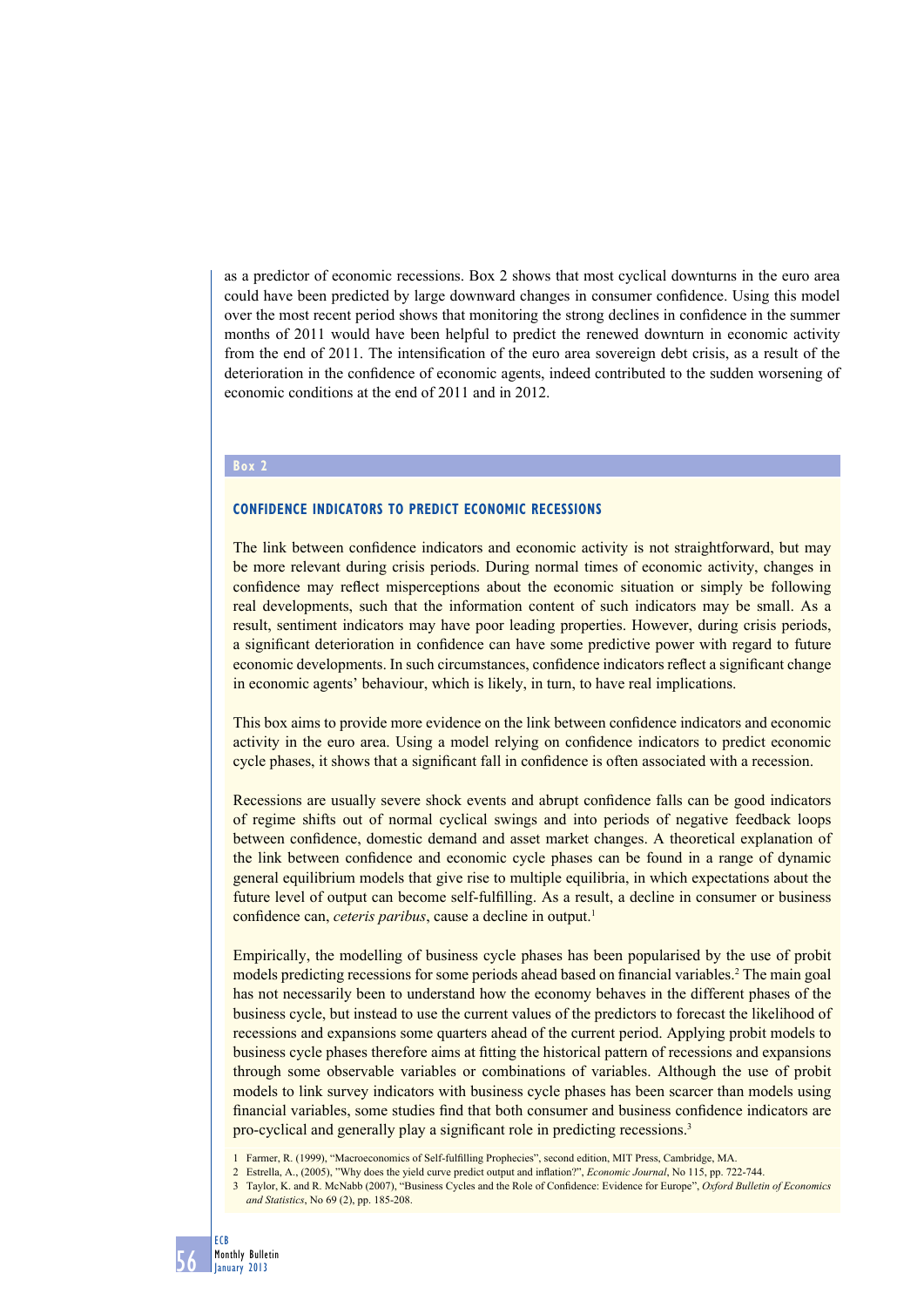Confidence indicators and economic developments

# **Chart A Recession probability in the euro area**





### **Chart b euro area consumer confidence (x-axis) and recession probability (y-axis)**

(x-axis: balance of opinion; y-axis: probability equals 1 when the economy is in recession)



Source: ECB calculations.

Note: The yellow areas correspond to recessions defined by the CEPR. In-sample over 1974Q4-2011Q3; out-of-sample over 2011Q4-2012Q4.

Sources: Eurostat and ECB calculations.

Following the empirical literature, a probit model including the EC consumer confidence index can be estimated. To account for the predictability coming from other economic variables, the OECD leading indicator for the euro area is also included in the model as a summary of other available economic information. Overall, this model captures relatively well business cycle phases, with probability values increasing when recessions occur (see Chart A). Interestingly, the probabilities are close or equal to 1 for the recessions that were associated with financial crises (the ERM crisis in the 1990s or the financial crisis in 2008). The drawback of this modelling approach is that the probability also increases during periods of falls in confidence that are not necessarily associated with recessions (such as during the geopolitical tensions in 2003). These false signals remain, however, limited.

Moreover, while rather low before the recession starts, the probability tends to sharply increase once the confidence indicator goes beyond a certain threshold. This is in line with the non-linear relationships between confidence indicators and their corresponding "hard" data, mentioned in the main text. Here, similar evidence can be shown. For example, when comparing the series of recession probabilities with the consumer confidence data, one sees that the probability of recession increases quickly once confidence balance of opinion drops below -10, while it remains close to zero when the indicator posts higher values (see Chart B).

The main shortcoming of the approach presented here is that using a particular type of indicator in forecasting economic conditions can generate false signals, due to developments which affect the chosen indicators, but which are uncorrelated to, or have low correlation with, the subsequent recession probabilities. This approach may also overlook important indicators that could improve the explanatory power of the models. However, the present exercise remains useful, since it complements other approaches using survey-based data to support analyses of the short-term outlook.